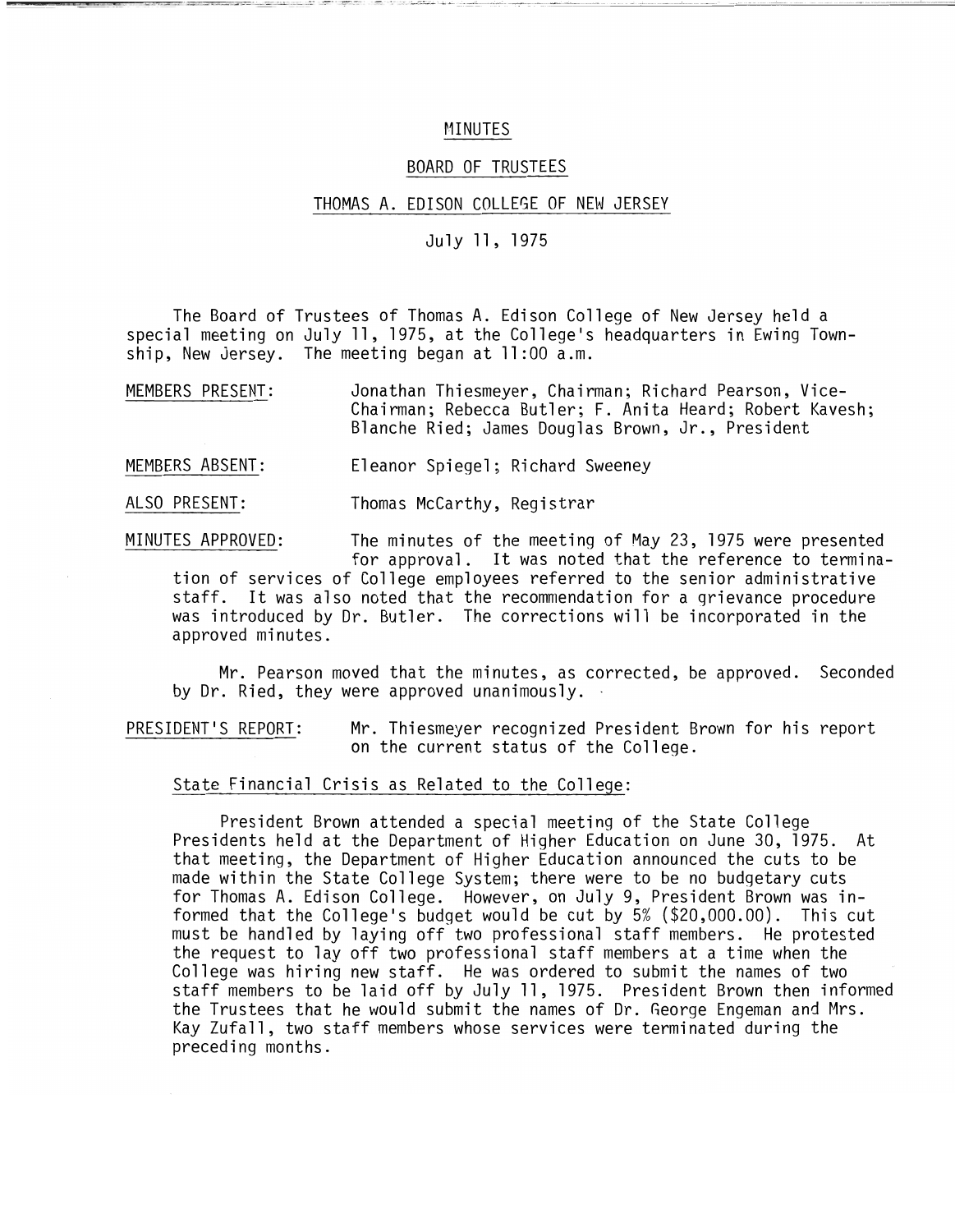MINUTES July 11, 1975 Page 2

The Trustees spent a considerable amount of time discussing this situation and all were in agreement with Mr. Thiesmeyer and Dr. Kavesh that firm action of the Board was needed in supporting the President's action. All also agreed with Dr. Ried that the Trustees must stand firm behind the President and fight for the institution's integrity.

### Layoff Notices for Clerical Employees:

The President informed the Trustees that all clerical employees of the College were issued a general notice of dismissal, a 45 day notice, stating that their services may be terminated at the end of the 45 day period. This would allow for Civil Service bumping procedures. The general notices of dismissal were sent to all clerical employees of the State.

Mr. Thiesmeyer referred to correspondence he has had with the State Attorney General concerning the responsibility of the Trustees with regard to the termination of employees. He distributed copies of the New Jersey State Statutes which delineate the responsibility of the Board of Trustees.

#### Motion on Support of the President's Actions:

Mr. Thiesmeyer then requested a motion to show the position of the Board of Trustees. The following motion was presented: Be it resolved that the Board of Trustees of Thomas A. Edison College places itself on record as supporting the actions of the College's President in not laying off currently employed professional staff members. The responsibility of hiring and terminating the services of College employees is the responsibility of the Trustees of the College and not the Department of Higher Education. The resolution was approved. (6-0-0)

# New Appointments to the College's Staff:

President Brown presented the following appointments to the College's staff for approval:

- a) Thomas W. Abrams, Director of Publications and Information, \$15,500.00
- b) Eusebio S. Inocencio, Jr., Director of Business and Professional Programs, \$18,000.00
- c) Paul I. Jacobs, Director of Test Development and Assessment, \$23,000.00
- d) Catherine T. McNamee, CSJ, Director of Liberal Arts Programs, \$18,000.00

The appointments were approved unanimously.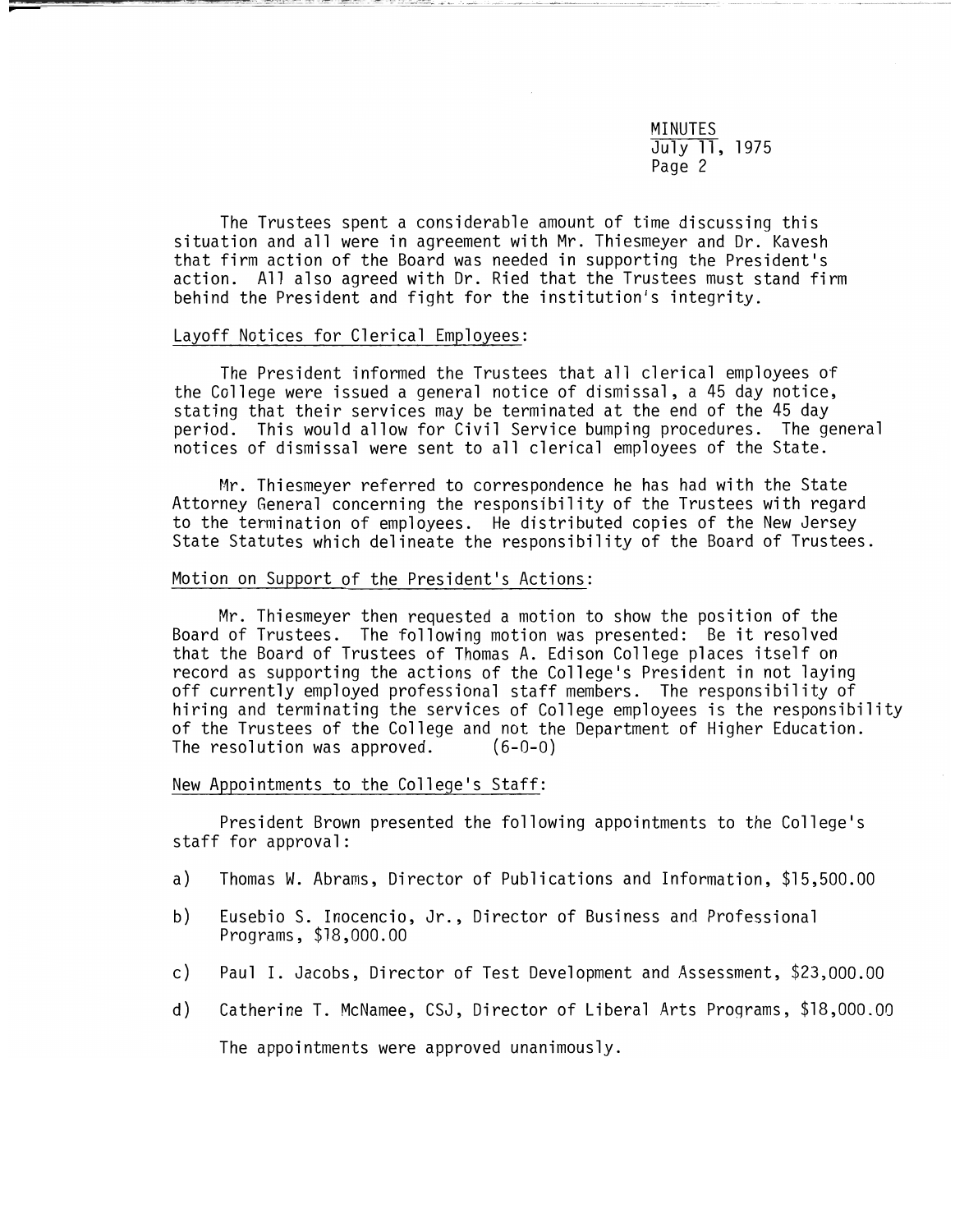# MINUTES July 11, 1975 Page 3

REPORT OF THE Mr. Thiesmeyer recognized Mr. Pearson for a report on<br>FINANCE COMMITTEE: the finance committee. The Committee met on July 9, the finance committee. The Committee met on July 9, 1975 to discuss the budget prepared by President Brown

for Fiscal Year 1977. Several questions were considered by the Committee, including: what was the strategy being used in the budget request for state funding; was the budget as submitted faithful to the strategy in light of the current fiscal problems of the state; was it a responsible budget.

The committee recognized that the major increase in state funding would go to increase the counseling function of the College. It also recognized that the budget represents a modest growth of the College in a direction the Trustees wants the College to go. The committee also recognized that the student contribution through fees had risen from 7 1/2% in FY 73 to 21% in FY 1975.

The Finance Committee recommended the approval of the budget.

There was discussion on the need for growth in the area of counseling. After discussion, Dr. Kavesh moved that the budget be approved. Seconded<br>by Mrs. Heard, the motion passed. (6-0-0) by Mrs. Heard, the motion passed.

It was agreed that the President should have some flexibility in negotiating changes within the budget when it is discussed at the Department of Higher Education.

The meeting adjourned for lunch at 12:40 p.m. and reconvened at 2:00 p.m. Dennis Smith, Director of Institutional Research, joined the meeting at that time.

NEXT MEETING OF THE Ravesh moved that Section 1.1 of the Bylaws of the Device of the Device Board of Trustees be suspended for the 1975-76 Academic THE TRUSTEES Board of Trustees be suspended for the 1975-76 Academic<br>SEPTEMBER 26, 1975: Year. The first meeting of the academic year would be Year. The first meeting of the academic year would be the fourth Friday of September (September 26, 1975) and

not the second Wednesday (September 10, 1975). At the first meeting, the officers of the Board are to be elected. Seconded bv Dr. Ried. Passed unanimously. (6-0-0)

INSTITUTIONAL Mr. Thiesmeyer recognized Dr. Brown and Mr. Smith for<br>SELF-STUDY: discussion of the Institutional Self-Study. Dr. Brown discussion of the Institutional Self-Study. Dr. Brown noted that the meeting of the Trustees scheduled for

December 12, 1975 (Friday) will be a very important meeting. It will be a joint meeting of the Trustees with the Academic Council and the Self-Study Steering Committee to go over the draft of the Self-Study. Mr. Smith distributed information about the studies being planned. Studies would be made on the Enrolled Students, the Graduates, the Individuals Counseled by the College, as well as those faculty involved with the College.

Dr. Ried emphasized that great attention should be paid to the evaluation techniques used by the College and the quality of the degrees awarded.